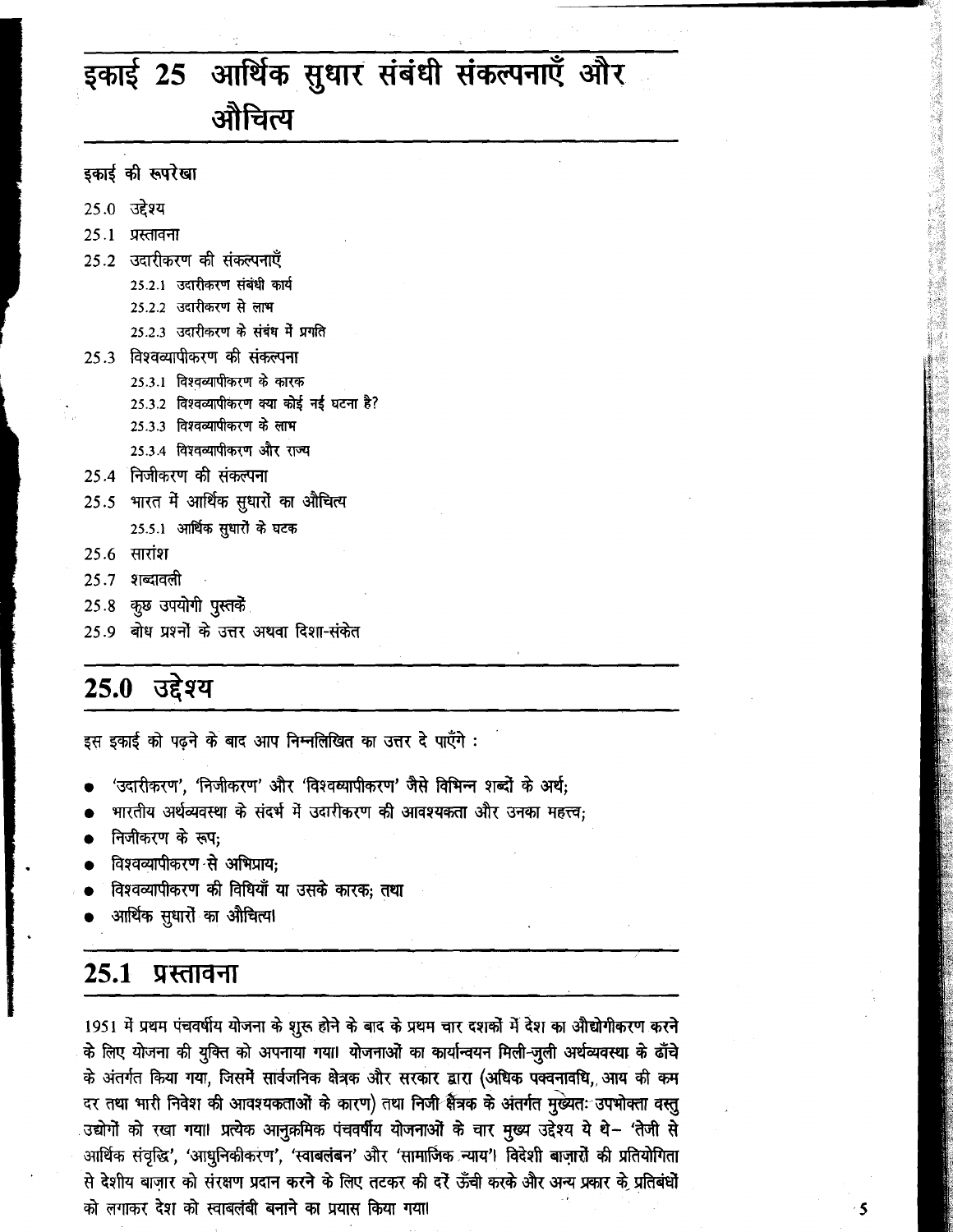6

स्वाबलंबन के उद्देश्य को पूरा करने के लिए वास्तविक नीति के जिन प्रमुख साधनों का उपयोग किया गया वे थे उद्योग विकास और विनियमन अधिनियम (IDRA), 1951 के अंतर्गत व्यापक औद्योगिक लाइसेंस प्रणाली और संरक्षक विदेश व्यापार प्रणाली। इसने केवल उद्योग में प्रवेश को ही नहीं रोका बल्कि क्षमता का प्रसार किया तथा प्रौद्योगिकी, उत्पाद-मिश्रण और आयात घटकों को बढ़ावा भी दिया। इसके अतिरिक्त एकाधिकार तथा अवरोधक व्यापारिक अधिनियम (MRTP) 1969 के द्वारा आर्थिक शक्ति के संकेंद्रण पर प्रतिबंध लगाया गया। अंततः भारत में विदेशी निवेश के विनियमन के लिए विदेशी विनिमय विनियमन अधिनियम (FERA) 1973 का प्रयोग किया गया। इन्होंने अत्यधिक संरक्षित उद्योग प्रणाली का निर्माण किया, जिसमें न तो समुचित आंतरिक प्रतियोगिता हो सकती थी और न ही औद्योगिक विकास के लिए सही रूप से आयोजन हो सकता था।

भारतीय अर्थव्यवस्था को योजनाबद्ध ढाँचे से निकालकर उसे बाज़ार-उन्मुख बनाने के उद्देश्य से भारत सरकार ने 1991 में बहुत बड़े पैमाने पर आर्थिक सुधार कार्यक्रमों को शुरू किया। इसके लिए सरकार ने नीतियों संबंधी अनेक निर्णय लिये; जिनका उद्देश्य था राजकोषीय अनूशासन, सार्वजनिक क्षेत्रक के उद्यमों (PSEs) के निजीकरण, उदारीकरण के संवर्धन, देशीय वित्तीय बाज़ारों पर नियंत्रण को हटाने और विदेशी निवेश को आकर्षित करने को प्रोत्साहन प्रदान करना। ये आर्थिक सुधार आमतौर पर तीन जातिवाचक शब्दों (generic terms) के अंतर्गत आते हैं- उदारीकरण, निजीकरण और विश्वव्यापीकरण।

# 25.2 उदारीकरण की संकल्पनाएँ

उदारीकरण आर्थिक नीति में परिवर्तन की प्रक्रिया है। पिछले दशक में उदारीकरण समस्त विश्व में आर्थिक नीति का प्रतीक रहा है। प्रायः सभी देशों में आर्थिक कार्यकलापों में निजी उद्यम की भूमिका को बढ़ाने के संबंध में महत्त्वपूर्ण कदम उठाएँ हैं। ऐसे प्रयास पूर्वी यूरोप के पहले की केंद्रीकृत योजनाबद्ध अर्थव्यवस्था और लैटिन अमेरिका में तथा यहाँ तक कि यूरोप के उन्नर मिली-जुली अर्थव्यवस्थाओं तक में हुए हैं। (i) केंद्रीकृत योजनाबद्ध अर्थव्यवस्था जैसे कुछ देशों में प्रणाली में आमूल परिवर्तन आ गए है (ii) लैटिन अमैरिका के अनेक देशों में विकास को बढ़ावा देने के संबंध सैद्धांतिक परिवर्तन आ गए है तथा (iii) यूरोप की कुछ अर्थव्यवस्थाओं में मिली-जुली अर्थव्यवस्था में सरकार की भूमिका के संबंध में समायोजन आया है।

## 25.2.1 उदारीकरण संबंधी कार्य

उदारीकरण की नीतियों को कार्यान्वित करने के लिए अनेक विशेष प्रकार के कार्य किए गए हैं- (i) प्रणाली में आमूल परिवर्तन, जैसे कि पूर्वी यूरोप की केंद्र से नियंत्रित अर्थव्यवस्थाओं में, (ii) विकास को बढ़ावा देने के संबंध में विचारधारा में बहुत अधिक बदलाव, जैसा कि लैटिन अमेरिका के देशों में तथा (iii) सरकार की भूमिका में समायोजन, जैसे कि यूरोप के विकसित अर्थव्यवस्थाओं में हुआ।

प्रणाली को बदलने के फलस्वरूप आवश्यक हो गया कि समस्त अर्थव्यवस्था में वस्तुओं और सेवाओं के उत्पादन कार्य से सरकार अपने को अलग कर ले तथा बाज़ार अर्थव्यवस्था के उपयुक्त संस्थागत और कानूनी ढाँचे की स्थापना की जाए। उत्पादन की व्यवस्था के लिए जो अर्थव्यवस्थाएँ मुख्यतः निजी उद्यम पर निर्भर रहती हैं, उनमें राज्य की भूमिका बहुत घट गई है तथा उसे नया रूप दिया गया है। संक्रमण एवं बाज़ार अर्थव्यवस्थाओं में निजी क्षेत्रक के कार्यकलापों के मार्ग-निर्देशन संबंधी सरकारी नियम-कानूनों में बहुत कमी हुई है तथा दिन-प्रतिदिन उत्पन्न होने वाली आवश्यकताओं के अनुसार इन नियम-कानूनों को नया रूप दिया गया है, जैसे कि वित्त और पर्यावरण संरक्षण से संबंधित समस्याएँ।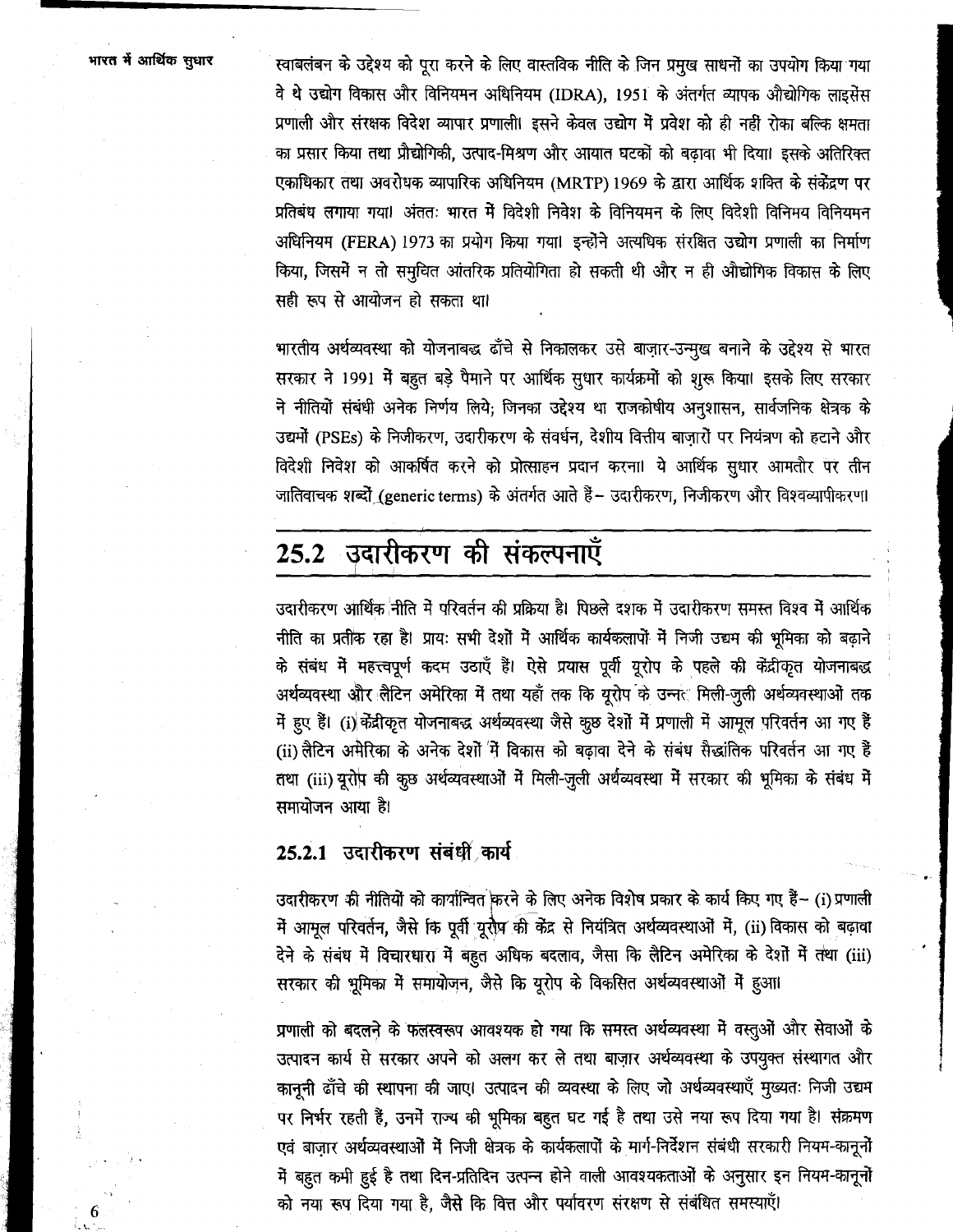### 25.2.2 उदारीकरण से लाभ

सभी देशों में विदेशों के साथ लेन-देन उदारीकरण की युक्तियों का प्रमुख घटक रहा है। ऐसा इसलिए कि अंतरराष्ट्रीय व्यापार, निवेश और पूँजी संचलन का उदारीकरण करने से दक्षता के आबंटन में सुधार आ सकता है और अर्थव्यवस्था में अधिक गति आ सकती है, जिससे आर्थिक संवृद्धि तेजी से हो सकती है। व्यापार की निर्बन्धता के बढने से निम्नलिखित प्रकार के लाभ हो सकते हैं :

बाहर के देशों के साथ प्रतियोगिता के कारण नवीन प्रक्रियाओं और देशीय फर्मों की उत्पादिता में सुधार। i)

- ii) अंतरराष्ट्रीय प्रतियोगिता और विशेषता के बढ़ जाने से उपभोक्ताओं को लाभ होता है क्योंकि वे अनेक प्रकार की वस्तुओं और सेवाओं में से चुनाव कर सकते हैं तथा उपर्युक्त की कीमतें भी कम हो जाती है।
- iii) उत्पादक विपरीत बाह्य परिवर्तनों के अनुकूल अपने को बना पाते हैं तथा उन्हें कम जोखिमों का सामना करना होता है।
- iv) उत्पादन के कारकों की गतिशीलता बढ़ जाती है, विशेषतः पूँजी और प्रौद्योगिकी किसी देश को स्थिर तुलनात्मक लाभ के बंधन से मुक्त कर सकती है तथा सतत आर्थिक संवृद्धि और उत्पादिता लाभ के लिए साधन उपलब्ध होते हैं।
- v) पूँजी संचलन के उदारीकरण का अर्थ होता है कि देशीय बचतों और देशी निवेश के बीच के संबंध में ढील दी जा सकती है, जिससे अभिप्राय है कि देश के अंदर यदि बचत कम होती है तो उससे देश में निवेश में कमी नहीं होगी तथा इसके विपरीत यदि देश में यदि अधिक धन की बचत होने लगती है तो उनका निवेश उन देशों में होना चाहिए जहाँ उनकी आवश्यकता होगी।

#### 25.2.3 उदारीकरण के संबंध में प्रगति

परंतु जहाँ तक व्यापार, निवेश और वित्त का संबंध है, उदारीकरण विभिन्न गतियों से और विभिन्न प्रकार से हुआ है। अभी भी अनेक ऐसे क्षेत्र हैं जिनमें उदारीकरण आंशिक रूप में ही हुआ है - जिनमें कृषि एवं कपड़ा उद्योग शामिल हैं, जो विकासोन्मुख देशों के लिए विशेष महत्व के हैं, परंतु अंतरराष्ट्रीय व्यापार का उदारीकरण बहुत अधिक हुआ है।

निवेश का उदारीकरण बहुत अधिक असमान प्रकार से हुआ है जो परिवर्तन किए गए उनके अंतर्गत आते हैं- विदेशी निवेशकों को जिन बाधाओं का सामना करना होता है उन्हें कुछ कम करना या उन्हें बिल्कुल ही समाप्त कर देना, उनके कार्यों के संबंध में मापदंड स्थापित करना, अधिकाधिक प्रत्यक्ष विदेशी निवेश (FDI) को आकर्षित करने के लिए प्रोत्साहन देना तथा समुचित रूप से बाज़ार के प्रचालन के संबंध<sup>ा</sup>में कुछ कदम उठाना। इसके अतिरिक्त उदारीकरण के इन कार्यों के साथ-साथ प्रायः कुछ अन्य उपाय भी किए गए, जिनका उद्देश्य संचालन निगर्मो (TNCs) के लिए उपयुक्त वातावरण तैयार करना था, विशेषतः विदेशी निवेशकों को बेहतर संरक्षण प्रदान करके।

व्यापार के उदारीकरण और प्रत्यक्ष विदेशी प्रणाली के साथ-साथ विदेशी लेन-देनों का उदारीकरण भी किया गया। विकासोन्मुख देशों में वित्तीय उदारीकरण प्रायः कम उन्नत कोटि का रहा है, परंतु इस संबंध में परिवर्तन बड़ी तेजी से हुआ है। अनेक विकासोन्मुख देशों में अनिवासी निवेशकर्ताओं द्वारा देश के अंदर निवेश को प्रायः छूट दे दी गई है। जहाँ तक बाह्य लेन-देनों का प्रश्न है, अधिकाधिक विकासोन्मुख देशों ने हाल के वर्षों में पूँजी खाता मुद्रा-परिवर्तन (capital account convertibility) को अपना लिया है। निवासियों के बीच विदेशी मुद्रा में लेनदेनों के उदारीकरण के संबंध में बहुत अधिक प्रगति हुई है। निवासियों को प्रोत्साहित किया जाने लगा है कि देश के अंदर के बैंकों में विदेशी मुद्रायें जमा करें। व्यापार और निवेश के उदारीकरण पर क्षेत्रीय एकीकरण के प्रयासों के प्रसार और गहनता का प्रभाव पड़ा है।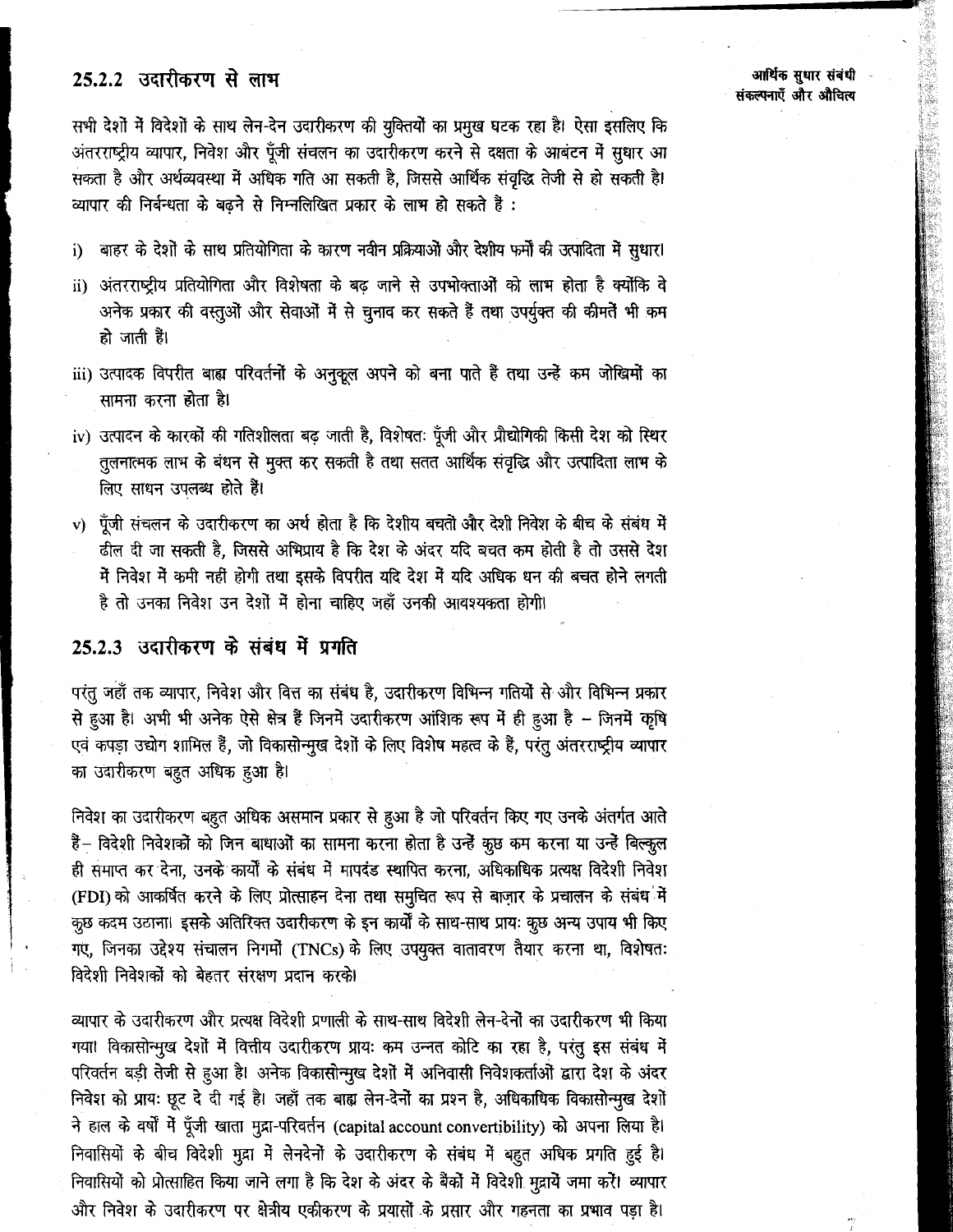|  | 1) आर्थिक सुधारों से आप क्या समझते हैं। |  |  |  |  |  |  |  |
|--|-----------------------------------------|--|--|--|--|--|--|--|
|--|-----------------------------------------|--|--|--|--|--|--|--|

2) उदारीकरण शब्द की परिभाषा दीजिए। 3) देशीय उदारीकरण और बाह्य उदारीकरण में अंतर बताइए। 

#### विश्वव्यापीकरण की संकल्पना  $25.3$

विश्वव्यापीकरण की परिभाषा विभिन्न प्रकार से दी जा सकती है, जो इस बात पर निर्भर करेगी कि हम किस स्तर पर जोर देना चाहते हैं। समस्त विश्व को विश्वव्यापीकरण की बात की जा सकती है, किसी एक देश के किसी विशेष कंपनी के, किसी व्यवसाय की किसी विशेष शृंखला के या किसी कंपनी के अंतर्गत के कार्य के विश्वव्यापीकरण की।

समस्त विश्व के स्तर पर विश्वव्यापीकरण से अभिप्राय होता है देशों के बीच बढ़ती हुई आर्थिक परस्पर निर्भरता, जो सीमाओं के आर-पार वस्तुओं, सेवाओं, पूँजी और विशेषता के बढ़ते हुए प्रवाह में दिखाई पड़ती है। निम्नलिख़ित प्रवृत्तियाँ इसके स्पष्ट प्रमाण हैं :

- 1989 और 1999 के बीच वस्तुओं और सेवा में सीमा पर व्यापार में वृद्धि की औसत दर प्रतिवर्ष 6.1 प्रतिशत थी जो इसी अवधि में विश्व के जी.डी.पी. की औसत वार्षिक वृद्धि पर (3.1 प्रतिशत) की दुगनी थी।
- 1980 और 1999 के बीच प्रत्यक्ष विदेशी निवेश विश्व के GDP के 4.8 प्रतिशत से बढ़कर 9.4 प्रतिशत हो गया।
- 1970 में जी.डी.पी. के अनुपात के रूप में बांडों और ईक्विटियों में सीमा पार लेन-देन यू.एस., जर्मनी और जर्मनी में 5% थे। 1999 तक इन देशों से संबंधित ये अंक बढ़कर क्रमशः 149 प्रतिशत, 202 प्रतिशत और 87 प्रतिशत हो गए।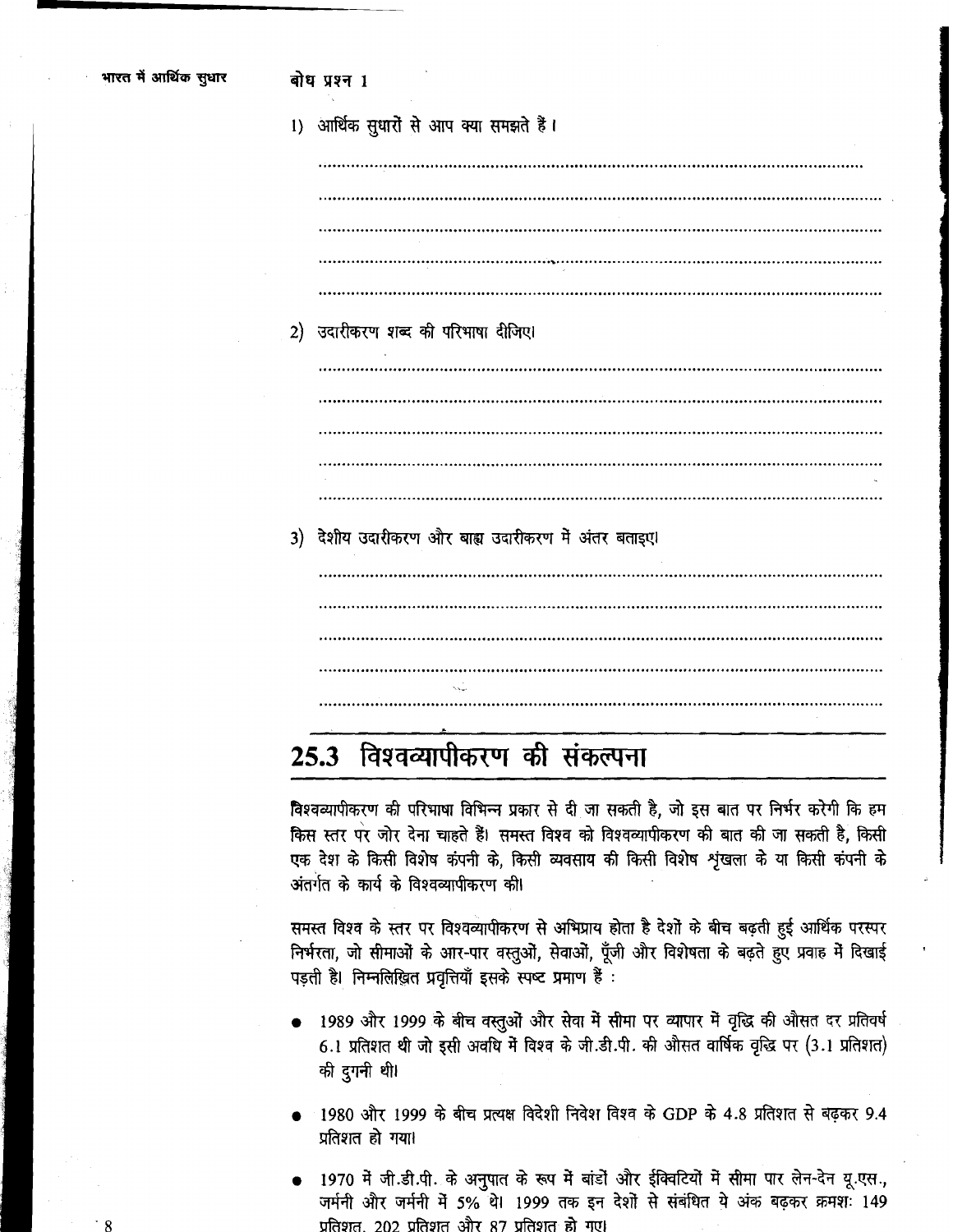किसी विशेष देश के स्तर पर विश्वव्यापीकरण से अभिप्राय होता है कि किसी देश की अर्थव्यापीकरण शेष विश्व की अर्थव्यवस्था के साथ किस स्तर तक जूड़ी है।

आर्थिक सुधार संबंधी संकल्पनाएँ और औचित्य

विश्वव्यापीकरण में दिन-प्रतिदिन प्रगति होने के बावजूद विश्वव्यापी अर्थव्यवस्था के साथ सभी देशों का एकीकरण समान रूप से नहीं हुआ है। किसी देश की अर्थव्यवस्था के विश्वव्यापी एकीकरण को मापने के लिए कुछ प्रमुख सूचक हैं- जी.डी.पी. के अनुपात के रूप में निर्यात और आयात, प्रत्यक्ष विदेशी निवेश .<br>और पोर्टफोलियों मैनेजमेंट के आवक और जावक प्रवाह तथा टेक्नॉलोजी हस्तांतरण से संबंधित रॉयल्टी का आवक और जावक प्रवाह।

किसी विशेष उद्योग के स्तर पर विश्वव्यापीकरण से अभिप्राय होता है किसी देश के उस उद्योग से किसी कंपनी की प्रतिस्पर्धा स्थिति किसी अन्य देश की ऐसी स्थिति पर कहाँ तक परस्पर निर्भर है। कोई उद्योग जितना ही अधिक विश्वव्यापी होगा उसे अन्य देशों में प्रौद्योगिकी, कौशल, विनिर्माण शक्ति, ब्रांड और/या पूँजी के संबंध में उतना ही अधिक लाभ होगा। उद्योगों के विश्वव्यापीकरण पर सभी बाज़ारों में कुछ विश्वव्यापी कंपनियों का प्रभुत्व होता है जो अनेक देशों में उनके कार्यों का समायोजन करती है। उदाहरणार्थ खिलाड़ियों के जूता-उद्योग पर नाइक, रीबुक और अडिडैस का प्रभुत्व है। भेशज-निर्माण उद्योग का विश्वव्यापीकरण दिन पर दिन बढ़ता जा रहा है। आँकड़ों से पता चलता है कि इस उद्योग में सीमा के आर-पार व्यापार की तुलना में सीमा के आर-पार निवेश अधिक तेजी से बढ़ा है।

किसी विशेष कंपनी के स्तर पर विश्वव्यापीकरण से अभिप्राय होता है कि किसी कंपनी में अपनी आय और परिसम्पत्तियों के आधार का विस्तार अन्य देशों में कहाँ तक किया है और नियंत्रित कंपनियों के बीच पूँजी, वस्तुओं और तकनीकी जानकारी का आवागमन कितनी मात्रा में हो पाता है। अत्यधिक विश्वव्यापीकरण की गई कंपनी का एक अच्छा उदाहरण टोयाटा है। 12 देशों में उसके पूर्णतः या अंशतः स्वामित्व के अंतर्गत की उसकी संबद्ध कंपनियों में हुआ। इसके अतिरिक्त टोयाटा ने जापान से अपने देशीय उत्पादन का 38% विदेशी बाज़ारों को निर्यात किया तथा अपनी संबद्ध कंपनियों के आपसी व्यापार को भी प्रोत्साहन दिया। उदाहरणार्थ, दक्षिण-पूर्वी एशिया के क्षेत्रीय ढाँचे के अंतर्गत टोयाटा ने थाईलैंड से डीज़ल इंजनों का, फिलिपीन्स से ट्रांसमिशन का, मलेशिया से स्टियरिंग गियरों का तथा इंडोनेशिया से इंजनों का निर्यात किया। किसी कंपनी के विश्वव्यापीकरण के मुख्य सूचक हैं - विक्रय-आय तथा परिसंपत्ति के आधार का अंतरराष्ट्रीय प्रसार, मध्यवर्ती तथा तैयार माल का फर्मों के बीच व्यापार तथा प्रौद्योगिकी का फर्मों के बीच प्रवाह।

### 25.3.1 विश्वव्यापीकरण के कारक

विश्वव्यापीकरण के होने का कारण यह है कि विशिष्ट कंपनियों के विशिष्ट प्रबंधक ऐसे निर्णय लेते हैं /जिनके फलस्वरूप, पूँजी, वस्तुओं और⁄या तकनीकी जानकारी का सीमाओं के आर-पार प्रवाह बढ़ती हुई मात्रा में होता है प्रबंधक ऐसे निर्णय अधिकाधिक मात्रा में इसलिए लेते हैं कि विश्वव्यापीकरण अधिक व्यवहार्य और वांछनीय होता जा रहा है। इस संबंध में निम्नलिखित चार प्रवृत्तियाँ देखने में आती है:

 $|1\rangle$ अधिकाधिक देश निर्बाध बाज़ार की विचारधारा को अपनाते जा रहे हैं।

जिन देशों का उद्योगीकरण हो चुका है तथा जिनका उद्योगीकरण अभी हो रहा है वहाँ के आर्थिक नीति निर्धारक अब योजना की तुलना में बाज़ार के संबंध में अधिक सोच-विचार करने लगे हैं। इसके संबंध में बहुत कुछ लिखा गया है।

2) आर्थिक संकेंद्रण विकसित देशों की ओर विकासोन्मुख देशों की ओर से बढ़ता जा रहा है।

आर्थिक उदारीकरण के फलस्वरूप प्रतियोगिता, कुशलता, नवीन प्रक्रियाओं, नए पूँजी-निवेश तथा तेजी से आर्थिक संवृद्धि को बढ़ावा मिलता है। अतः यह कोई आश्चर्य की बात नहीं है कि जिन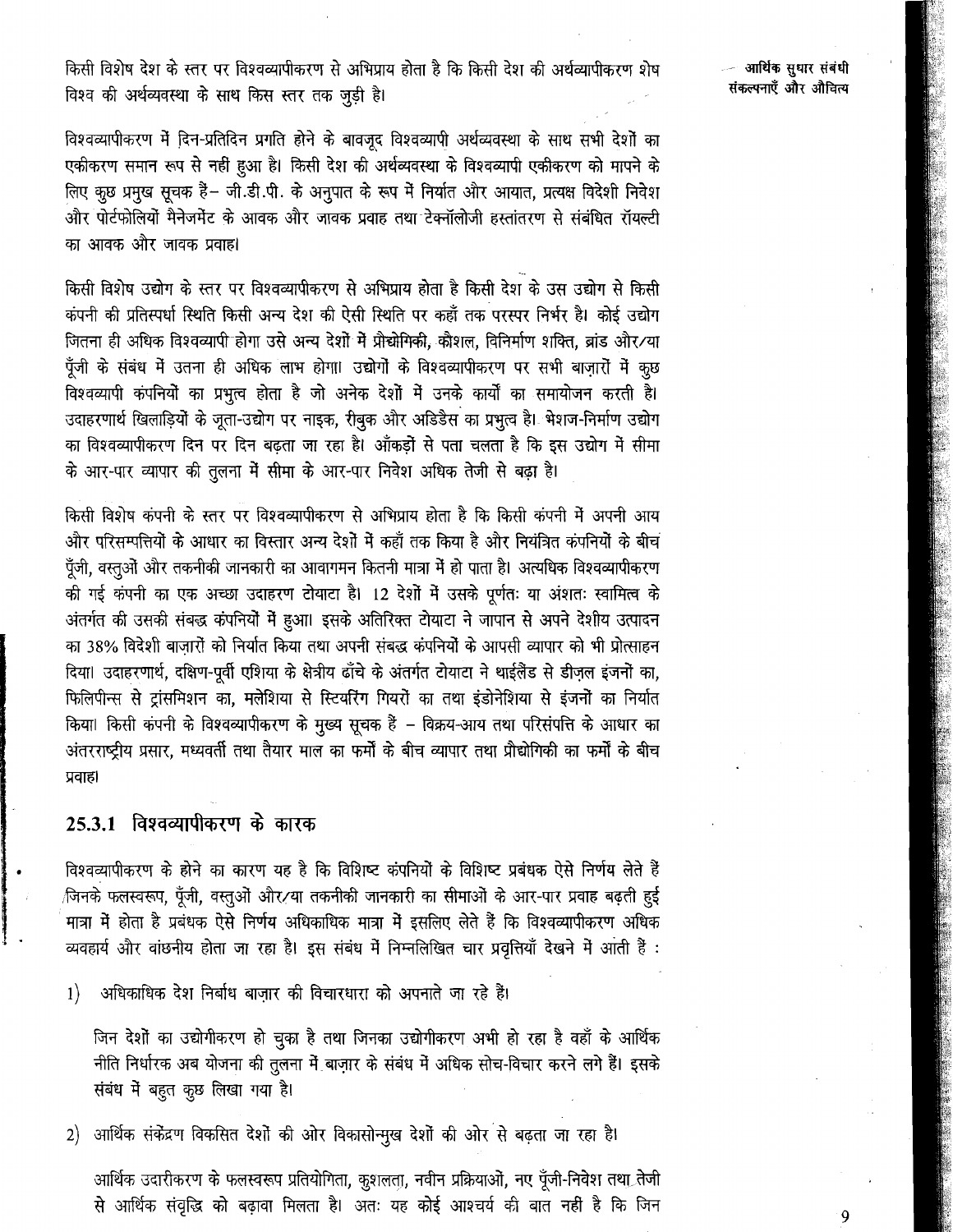भारत में आर्थिक सुधार

विकासोन्मुख अर्थव्यवस्थाओं ने बाज़ार तंत्र को अपनाया है वे उन्नत अर्थव्यवस्थाओं के नजदीक आती जा रही है। इस प्रकार विश्व के आर्थिक आकर्षण का केंद्र बदलता जा रहा है। जो भी कंपनी अपना विस्तार करना चाहती है उसे उस स्थान पर जाना पड़ता है जहाँ संवृद्धि हो रही है। विश्व के शीर्षस्थ 500 उद्योग निगर्मों में से अधिकतर के लिए संवृद्धि की संभावनाएँ देशीय बाजार में बहुत ही कम है।

3) प्रौद्योगिकीय प्रगति सदा ही संचार में सुधार लाती जा रही है।

1980 से हवाई परिवहन, दूर-संचार और कंप्यूटरों की लागतें बहुत ही अधिक घटी हैं। परिवहन लागतों के कम होने के फलस्वरूप माल का भाड़ा घटता जा रहा है जहाँ तक कंप्यूटरों और दूर-संचार का संबंध है, इनकी लागतों के घटने तथा वीडियो कन्फरेन्सिंग और ई-मेल प्रौद्योगिकियों का हाल में व्यापक रूप से प्रयोग के फलस्वरूप दूर-दूर पर होने वाले कार्यों के बीच समायोजन अधिक विश्वसनीय और कुशलतापूर्वक किया जाने लगा है।

4) सीमाओं को व्यापार, निवेश और ग्रौद्योगिक हस्तांतरण के लिए खोलने से कंपनियों के लिए केवल नए बाज़ार के अवसर ही प्राप्त नहीं होते बल्कि देशीय बाज़ारों में बाहर के प्रतियोगियों का प्रवेश भी होता है। प्रतियोगिता के बढ़ने के साथ ही साथ निम्नलिखित के संबंध में प्रतियोगियों के बीच प्रतिस्पर्धा बढ़ जाती है– ग्राहकों की सेवा करने, बड़े पैमाने की किफायतों को प्राप्त करने, इष्टतम स्थान पर लागत को घटाने और किस्म में सुधार लाने और प्रौद्योगिकीय विश्वव्यापीकरण ऐसी प्रक्रिया हो गया है जिसमें विकास अपने आप ही होने लगता है।

### 25.3.2 विश्वव्यापीकरण क्या कोई नई घटना है?

लोगों के बीच आम धारणा है कि इस समय जो विश्वव्यापीकरण विश्व की अर्थव्यवस्था के स्वरूप को बदल रहा है वह बिल्कुल नई घटना है तथा यह भूतकाल से मूलतः निम्न हैं लेकिन यह धारणा सही नहीं है। विश्वव्यापीकरण कोई नई बात नहीं हैं। बीसवीं सदी के अंतिम वर्षों की विश्व अर्थव्यवस्था अनेक वर्षों में उन्नीसवीं सदी के अंतिम वर्षों की अर्थव्यवस्था के ही जैसी हैं इसके अतिरिक्त इतिहास से हम बहुत कुछ सीख सकते हैं, क्योंकि 'हमारे वर्तमान में भूतकाल छिपा होता है'।

25.3.3 विश्वव्यापीकरण के लाभ

प्रो. दीपक नायर ने जोर देकर कहा है कि विश्वव्यापीकरण के द्वारा अर्थव्यवस्था के साथ एकीकरण का लाभ केवल उन्हीं देशों को होगा जिन्होंने उद्योगीकरण और विकास के लिए आवश्यक आंधार तैयार कर लिया है। इसका अर्थ होता है मानव संसाधनों के विकास और भौतिक आधारिक संरचना के निर्माण में निवेश करना। इसका अर्थ है कृषि क्षेत्रक में उत्पादिता को बढ़ाना। इसका अर्थ है व्यष्टि स्तर पर औद्योगिकीय और प्रबंधकीय क्षमता प्राप्त करना। इसका अर्थ है ऐसी संस्थाओं का निर्माण करना जो बाज़ार के कार्यों का नियमन और विनियमन कर सके तथा उन्हें सुविधाजनक बना सकें। इनमें से प्रत्येक लक्ष्य की पूर्ति के लिए सरकार की ओर से हस्तक्षेप आवश्यक होता है। जो देश इन पूर्व शर्तों का सृजन नही कर पाए हैं वे आय का विश्वव्यापीकरण किए बिना ही कीमतों का विश्वव्यापीकरण कर देंगे। इस प्रक्रिया में उपभोग के स्वरूपों और जीवन शैलियों के रूप में इन देशों की जनसंख्या के छोटे से भाग का विश्व अर्थव्यवस्था के साथ एकीकरण तो हो जाएगा लेकिन जनसंख्या के बहुत बड़े भाग की हालत और भी बदतर हो जाएगी।

#### 25.3.4 विश्वव्यापीकरण और राज्य

विश्वव्यापीकरण ने यदि राजनैतिक अर्थ में नहीं तो आर्थिक अर्थ में राष्ट्र-राज्यों की स्वायत्तता को तो कम कर दिया है। फिर भी स्वतंत्रता की कुछ ऐसी मात्रा है जिसका उपयोग उद्योगीकरण और विकास के लिए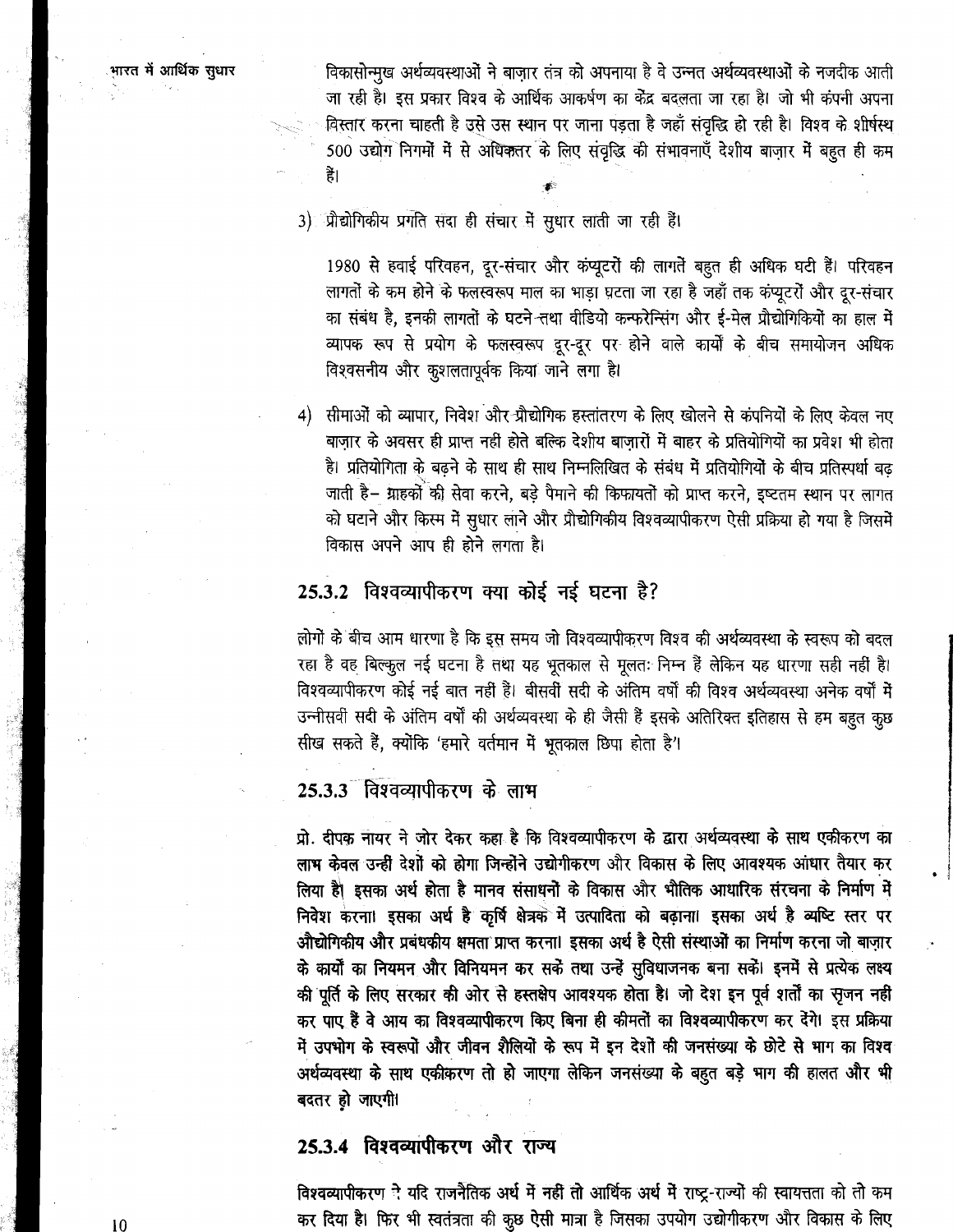आर्थिक सुधार संबंधी संकल्पनाएँ और औचित्य

किया जाना चाहिए। विश्वव्यापीकरण के संदर्भ में विकास की किसी समुचित युक्ति का उद्देश्य होना चाहिए। राष्ट्रीय हित और विकास के उद्देश्यों की प्राप्ति के लिए आर्थिक अवसरों का निर्माण करना!

समय, स्थान और दृष्टि से विश्वव्यापीकरण की प्रक्रिया एक समान नहीं रही है। इस प्रक्रिया में अंतर्निहित असमानताओं और असमितियों के चलते मुख्यतः राजनैतिक कारणों से उन्नीसवीं सदी के अंत में असमान रूप से विकास हुआ। परंतु आज के समय में मुख्यतः आर्थिक कारणों से ये असमान रूप से विकास करेंगी। खतरा यह है कि कुछ देशों में तो सम्पन्नता बिल्कुल ही नहीं आ पाएगी। विकास की प्रक्रिया से इन देशों को दूर रखने के फलस्वरूप विश्व के निवासियों के बीच की आर्थिक दूरी बढ़ती जाएगी। परंतु यह ऐसी स्थिति को ऐसे विश्व में बनाए रखना कठिन होगा जहाँ प्रदर्शन-प्रभाव सशक्त है तथा जिसमें विश्वव्यापीकरण के फलस्वरूप उपभाग के स्वरूप को उन्नत करने तथा जीवन शैली को और आधुनिक करने के प्रति लोगों की आकांक्षाएँ बढ़ती जा रही हैं। आर्थिक वंचन (economic deprivation) के फलस्वरूप सामाजिक असमानता और राजनैतिक पृथकता (राजनीति के प्रति उदासीनता) बढ़ेगी।

प्रो. नायर का कहना सही है कि विकासोन्मुख देशों के राष्ट्र राज्य इन समस्याओं से बच नहीं सकते। विश्वव्यापीकरण के समर्थकों को यह मानना होगा कि न तो हम इतिहास के अंत तक पहुँचे हैं और न ही भूगोल के अंत तक। इतिहास के अंत तक हम इस अर्थ में नहीं पहुँचे हैं कि बाज़ार पूर्वी यूरोप के देशों के लोगों के जीवन स्तर में सुधार नहीं ला सके तथा वहाँ के साम्यवादी अपनी नीतियों में कूछ हेर-फेर करके चनाव प्रक्रिया में भाग लेकर पुनः एक-एक करके सभी देशों का शासन अपने हाथ में लेने लगे हैं। भूगोल के अंत में हम इसलिए नहीं पहुँचे हैं कि राष्ट्र राज्यों का अस्तित्व राजनैतिक शून्यता में नहीं हो ू.<br>सकता तथा उन्हें अपनी जनता के जीवन स्तर को सुधारने का प्रयास करना होगा। इसके अतिरिक्त राज्य की सामरिक आर्थिक और राजनैतिक भूमिका होती है जिसे स्वीकार करना होगा और उन्हें पूरा करना होगा। यदि ऐसा नहीं किया गया तो इतिहास अपने को पुनः दुहराएगा और विश्वव्यापीकरण के फलस्वरूप असमान विकास होगा।

कितनी ही मात्रा में क्यों हो, परंतु विश्वव्यापीकरण हो चुका है तथा इसमें कमी आने की संभावना नहीं है। दिन-प्रतिदिन बढ़ते हुए विश्वव्यापीकरण के प्रति चिंता व्यक्त की जाने लगी है। आम धारणा यह है कि विश्वव्यापीकरण से श्रमिकों का अहित होता है, विशेषतः अकृशल श्रमिकों का। राष्ट्रीय कल्याण की दृष्टि से विश्वव्यापीकरण के लाभ तो हैं, लेकिन राष्ट्र के विशेष समूहों के लिए समायोन लागतें भी होती हैं : विश्वव्यापीकरण जीतने वाले और हारने वाले प्रकट होते हैं। आयात प्रतियोगिता के फलस्वरूप विस्थापित श्रमिक समूहों का आयोजन धीरे-धीरे तथा महत्त्वपूर्ण लागतों के साथ होता है, जैसे कि नए अवसरों और पुनः स्थापन के संबंध में सूचना प्राप्त करने की आवश्यकता तथा फार्म या उद्योग से संबंधित ज्ञान की क्षति। नीति निर्धारकों को चाहिए कि वे संभाव्य विस्थापन को ध्यान में रखें तथा सुनिश्चित कर लें कि जो लोग विस्थापित होते हैं उनकी हालत और भी खराब न हो। इसलिए पुनः प्रशिक्षण कार्यक्रमों की आवश्यकता है। जिससे विपरीत सामाजिक-आर्थिक प्रभावों को न्यूनतम किया जा सके और बढ़ती हुई अर्थव्यवस्था में विस्थापित श्रमिकों को पुनः काम दिया जा सके। किसी पुनर्गठन के फलस्वरूप जिन संसाधनों को बचाया जाता है, उनका उपयोग राज्य द्वारा किए जाने वाले आवश्यक निवेश में किया जा सकता है। यह कार्य अधिक कुशल और आरोही कराधान नीति के द्वारा किया जा सकता है, जिससे देश के अंदर संसाधनों का निर्माण हो सके। इस संबंध में मुख्य चुनौती है सरकार के कार्यों का बाज़ार की शक्तियों के साथ मेल बैठाना, जिससे विश्वव्यापीकरण के अंतर्गत विकास की गति को तेज किया जा सके। इस ढाँचे के अंतर्गत विचार करने की बात यह है कि व्यष्टि-आर्थिक नीतियों का निर्धारण करने संबंधी सरकार के प्रयासों और उनकी क्षमता पर विश्वव्यापीकरण का किस सीमा तक विपरीत प्रभाव पड़ेगा। सुमित राय, (1997)

विश्व के अत्यंत निर्धन लोगों का एक तिहाई भाग भारत में रहता है, अतः विश्व की निर्धनता को घटाने में अर्थव्यवस्था का उदारीकरण और विश्वव्यापीकरण करने तथा अंतरराष्ट्रीय अर्थव्यवस्था के साथ एकीकरण करने का विशेष महत्त्व है। सैद्धांतिक रूप से यदि हम देखें तो विश्वव्यापीकरण के ढाँचे में

 $11^{\circ}$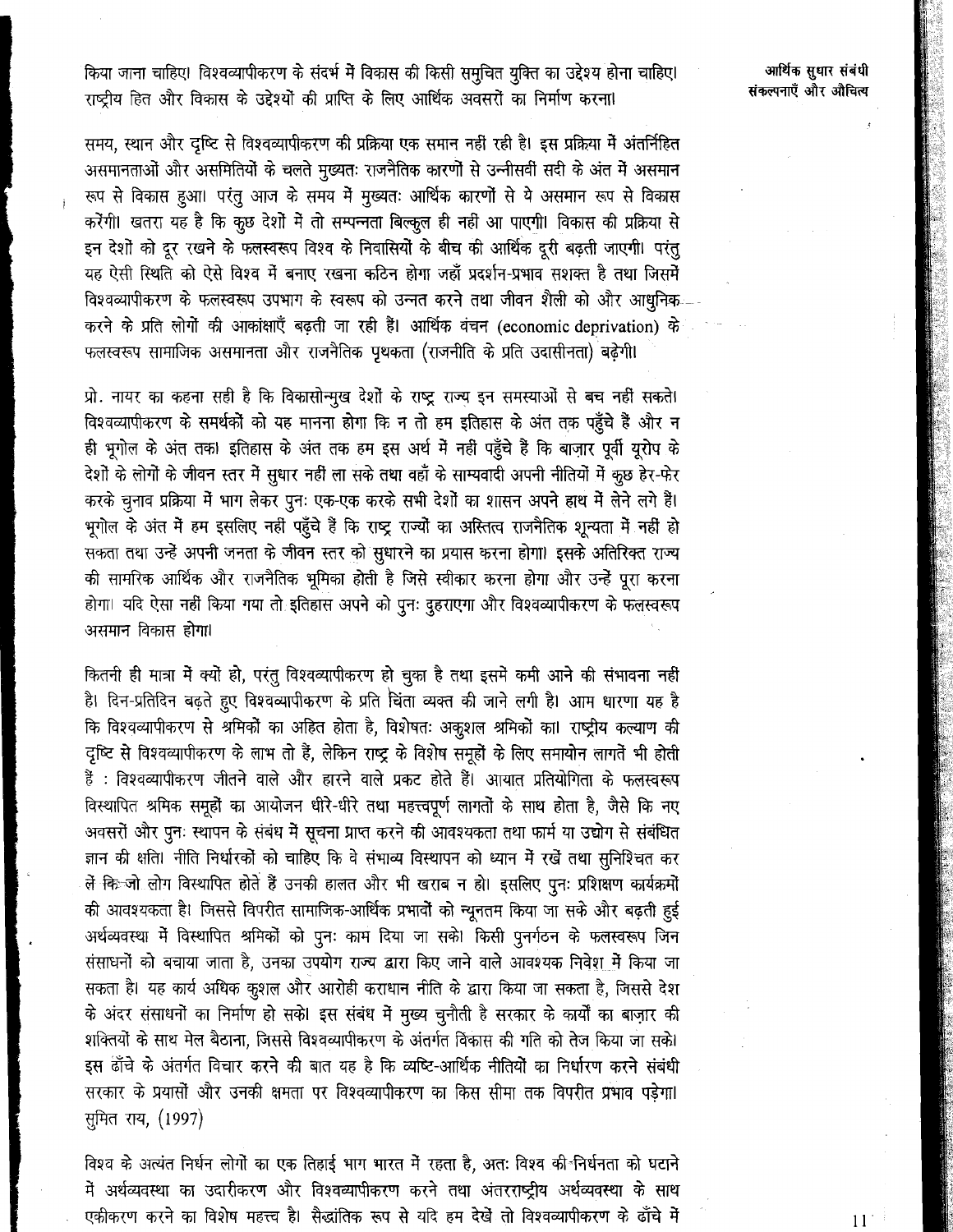देशीय और अंतरराष्ट्रीय नीतियों पर जोर देना होगा। इस संबंध में एक ऐसा प्रकार विज्ञान (typology) सोच निकालने की आवश्यकता है जो किसी विकासोंन्मुख देश के आर्थिक ढाँचे को परिभाषित कर सके जिससे विश्व के साथ आदान-प्रदान को तथा अंतरराष्ट्रीय अर्थव्यवस्था के साथ अनुकूल के क्षेत्र को भली-भाँति समझा जा सके। भारत को एक बहुत बड़ी, बंद तथा संरक्षित अर्थव्यवस्था कहा जा सकता है, जो उद्योगीकरण की प्रक्रिया से गुजर रही है, जिसमें व्यापार और निवेश की सीमित भूमिका है, यहाँ प्रतिव्यक्ति आय कम है, कृषि क्षेत्रक तथा इस अर्थव्यवस्था में असमानता बहुत ही अधिक है। ऐसी स्थिति में सबसे पहले इस बात पर जोर देना चाहिए। कृषि के क्षेत्रक में विकास हो सके, जिसके अंतर्गत आधारिक संरचना, ऋण और प्रौद्योगिकी में निवेश करना शामिल है। इसके साथ ही साथ संस्थागत तंत्र की स्थापना करना भी आ जाता है जिससे अत्यधिक असमान कृषि ढाँचा का सुधार किया जा सके। सच्चाई तो यह है कि उद्योगजनित पदार्थों के लिए देश के अंदर माँग को बढ़ाने में कषि में विकास का बहुत बड़ा योगदान होता है। इसके लिए आवश्यक होता है निम्नलिखित के संबंध राज्य की ओर से महत्त्वपूर्ण रूप से हस्तक्षेप किया जाए- कौशल प्रौद्योगिकी और प्रशिक्षण का निर्माण करने, अप्रत्यक्ष रूप से सहायता देने, जिसमें ऋण के संबंध में सहायता भी शामिल है तथा प्रौद्योगिकी की प्रक्रिया को आकार प्रदान करने. जिसमें निजी क्षेत्रक की *भी बहुत बड़ी भूमिका होती है। इन* कार्यों में रोज़गार के अवसरों को लाने और गरीबी कम करने संबंधी नीतियों का भी बहुत अधिक योगदान होता है, जिनसे विशेषता बाज़ार अर्थव्यवस्था के संक्रमण काल में सामाजिक समर्थन और मानव-पूँजी की व्यवस्था होती है। दूसरी बात यह है कि बाहरी देशों के संबंध में अपनाई जाने वाली नीतियाँ देश के अंदर अपनाई जाने वाली नीतियों की पूरक होनी चाहिएँ। अर्थात् प्रत्यक्ष विदेशी निवेश इस प्रकार होने चाहिए कि देश के अंदर के विकास ढाँचे को बल मिल सके। परंतु इन सबके लिए आवश्यक है कि श्रम बाज़ार के अधिक लचीला होने, सार्वजनिक और निजी क्षेत्रक के अधिक कुशल होने, चयनात्मक निजीकरण तथा यहाँ तक कि बीमार सार्वजनिक उद्योगों को बंद करने की आवश्यकता और उनकी गुंजाइश के संबंध में भलीभाँति मूल्यांकन किया जाए।

उदारीकरण और बढ़ते हुए विश्वव्यापीकरण का अर्थ है भारतीय अर्थव्यवस्था में महत्त्वपूर्ण परिवर्तन होने देना। इसके लिए अनेक लक्ष्यों को सामने रखना होता है- जैसे कि समष्टि आर्थिक स्थायित्व, संवृद्धि और निर्धनता में कमी करना। भारत इन लक्ष्यों के अनुसार कहाँ तक कार्य कर सकेगा और नई प्रक्रिया के ऋणात्मक प्रभाव को कहाँ तक कम कर सकेगा। यह इस बात पर निर्भर करेगा कि उदारीकरण के पहले की आर्थिक समस्याओं का समाधान कहाँ तक किया जाता है। इस ढाँचे के अंतर्गत नीति निर्धारकों के लिए सबसे बड़ी चुनौती यह है कि संवृद्धि को बढ़ावा देने और गरीबी को कम करने के लिए बाज़ार की शक्तियों के साथ सरकार के कार्यों का कहाँ तक तालमेल बैठाया जाता है। निम्नलिखित के पुनःपरीक्षण के संबंध में सरकार को महत्त्वपूर्ण भूमिका अदा करनी होगी- आर्थिक संवृद्धि में कृषि का योगदान, असमान कृषि ढाँचे में सुधार लाने की गुंजाइश तथा कृषि और उद्योग क्षेत्रकों के निवेश का स्वरूप। इसके साथ ही साथ गरीबी कम करने संबंधी समुचित नीतियाँ अपनानी होंगी, तथा रोज़गार के कार्यक्रमों तथा स्वास्थ्य और शिक्षा संबंधी नीतियों को भी अपनाना होगा, जिससे मूलभूत आवश्यकताओं की पूर्ति हो सके और मानव पूँजी का सृजन हो सके। इन सबके साथ चयनात्मक उदारीकरण की नीतियों को भी अपनाना होगा, जिससे अर्थव्यवस्था को अंतरराष्ट्रीय स्तर पर अधिक प्रतियोगी बनाया जा सके।

इस विश्लेषण से पता चलता है कि अर्थव्यवस्था में संवृद्धि लाने और गरीबी दूर करने के लक्ष्य को पूरा करने तथा अंतरराष्ट्रीय स्तर पर अर्थव्यवस्था को अधिक प्रतियोगी बनाने के संबंध में सरकार को प्रमुख भूमिका अदा करनी होगी। इसके लिए आवश्यक होगा आर्थिक संवृद्धि को तेज करने में कृषि की भूमिका के संबंध में पुनः विचार करना, ढाँचा और प्रौद्योगिकीय सहायता में सुधार करना तथा मूल उद्योगों को सहायता प्रदान करना। इनके साथ ही साथ रोज़गार कार्यक्रमों को चलाने और मानव पूँजी में निवेश पर भी जोर देना होगा, जिनमें पोषण, स्वास्थ्य और शिक्षा में सुधार लाना शामिल है। सार्वजनिक और निजी क्षेत्रक को अधिक कुशल बनाकर इन कार्यों को करना होगा : जिससे विश्वव्यापीकरण के संबंधी लाभों को अधिकतम किया जा सके।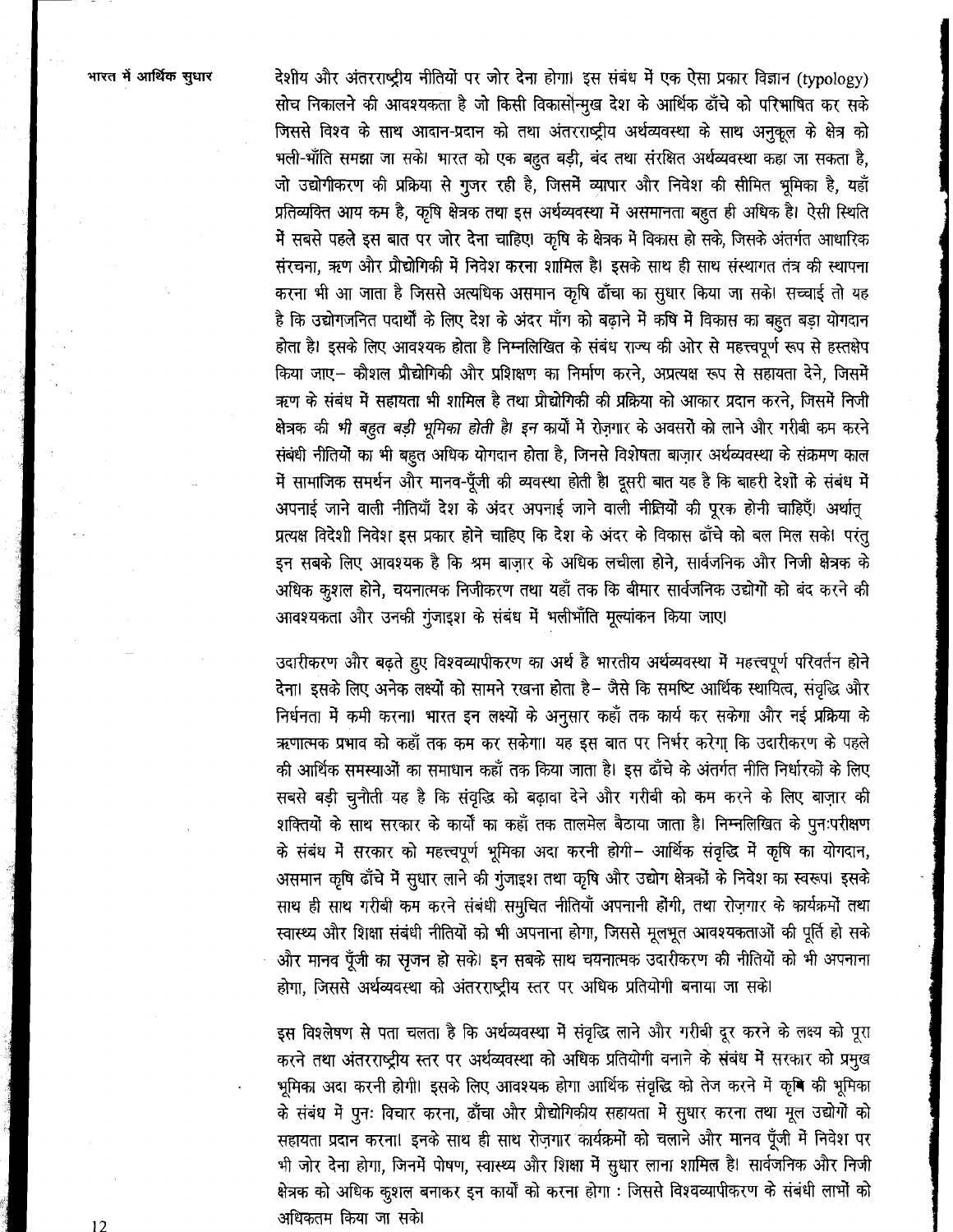1) विश्वव्यापीकरण से आप क्या समझते हैं? 2) विश्वव्यापीरकण के बढ़ने के चार कारक बताइए। <u> 1990 - Johann John Stone, september 1990 - John Stone, september 1990 - John Stone, september 1990 - John Stone</u> 3) विश्वव्यापीकरण से कौन-कौन से लाभ संभव है? 

# 25.4 निजीकरण की संकल्पना

निजीकरण का अर्थ अलग-अलग व्यक्तियों के लिए अलग-अलग होता है। सीमित अर्थ में इससे अभिप्राय होता है स्वामित्व को सार्वजनिक हाथों (अज्ञात नौकरशाहों और राजनीतिज्ञों के) से लेकर निजी हाथों (ज्ञात व्यक्तियों के) में देना। व्यापक अर्थ में इससे अभिप्राय होता है प्रतियोगिता को बढ़ावा देना अर्थातु बाज़ारीकरण और उदारीकरण की स्थिति लाना, जिसमें माँग और पूर्ति किसी केंद्रीय प्राधिकरण द्वारा निदेशित या नियंत्रित नहीं होती बल्कि उन्हें मुक्त रूप से अपना कार्य करने दिया जाता है। इन दिनों के बीच की स्थितियाँ निम्नलिखित होती हैं- सार्वजनिक क्षेत्रक के उपक्रमों (PSUs) की ईक्विटी के बहुत बड़े भाग या एक छोटे भाग को सरकार निजी क्षेत्रक को बेच देती है। सार्वजनिक क्षेत्रक को उद्यमों (PSEs) के कुछ कार्यों को निजी क्षेत्रक द्वारा कराया जाता है, कुछ क्षेत्रक या उद्योग जो अब तक सार्वजनिक क्षेत्रक के बीच समझौता ज्ञापन (MOU) हस्ताक्षरित किया जाता है। उपर्युक्त सभी ढंगों से कार्य किए गए हैं और उनके अलग-अलग परिणाम निकले हैं। इसके अतिरिक्त विश्व में निजीकरण को अलग-अलग नामों से जाना जाता है। उदाहरणार्थ यू.के. में विराष्ट्रीयकरण (denationalisation), मैक्सिको में विनिगमन (disincorporation), आस्ट्रलिया में प्राथमिकताकरण (prioritisation), न्यूजीलैंड में परिसंपत्ति विक्रय कार्यक्रम (asset-sales program), थाईलैंड में रूपांतरण (transformation), श्रीलंका में लोककरण (people-isation) और पाकिस्तान में विनिवेश (disinvestment) के नाम से।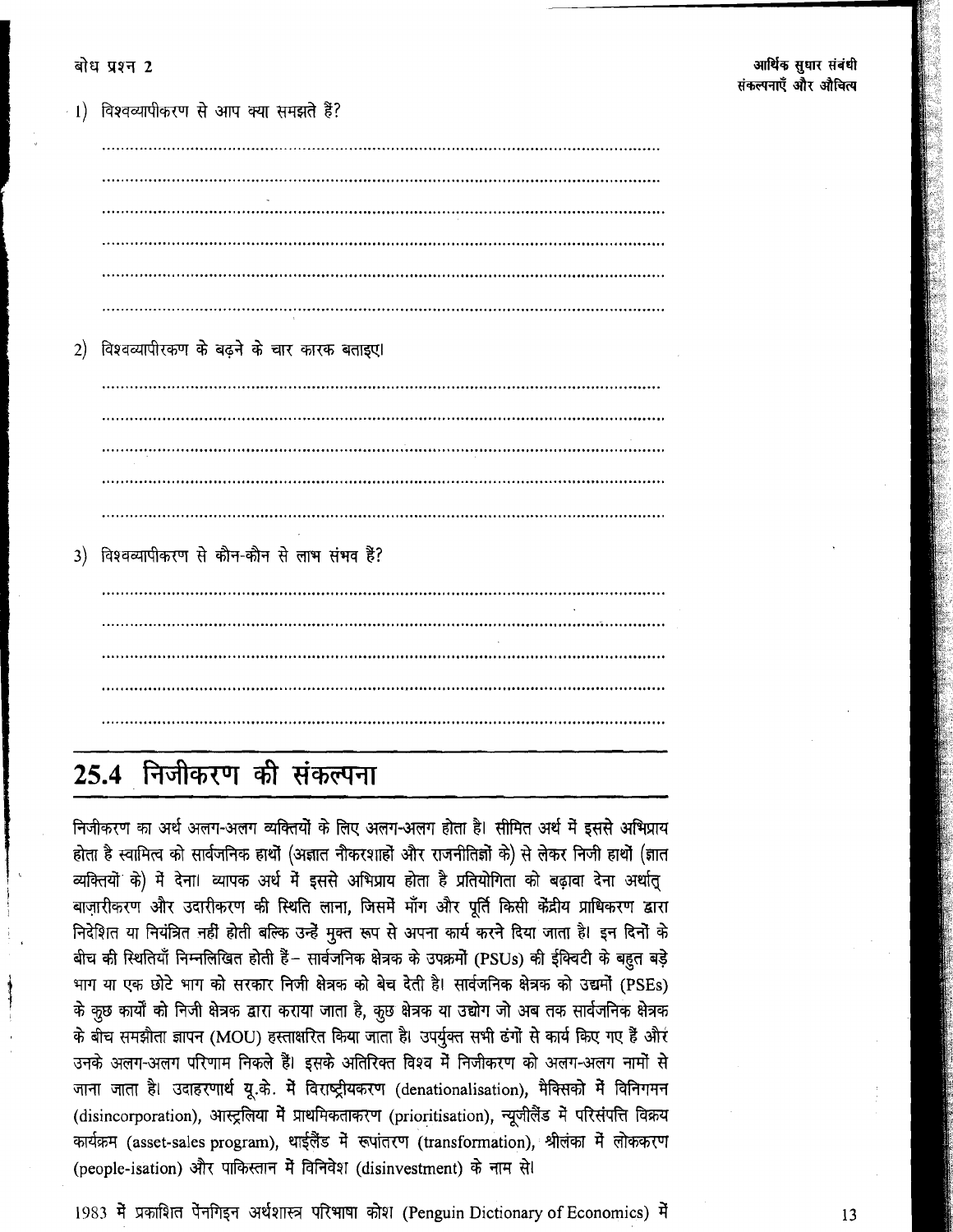निजीकरण को निम्नुलिखित शब्दों में परिभाषित किया गया : (क) राष्ट्रीयकृत उद्योगों या अन्य वाणिज्य उद्यमों में सरकार के स्वामित्व अधीन ईक्विटियों का विक्रय, जिसके द्वारा संगठन पर सरकार का नियंत्रण बना रह सकता है, समाप्त भी हो सकता है; (ख) संकल्पना के रूप में निजीकरण जिसके अंतर्गत विराष्ट्रीयकरण भी आ जाता है (जहाँ सरकार अपनी होल्डिंगें बेच देती है); (ग) विनियमन को हटाना (जहाँ कानूनी पाबंदियों को हटा दिया जाता है, जिससे निजी उद्यम प्रतियोगिता करने की स्थिति में आ जाते हैं), तथा फ्रैंचाइजिंग (जब किसी निश्चित समय के लिए ठेका दिया जाता है– इस स्थिति में निजी क्षेत्रक उत्पादन करता है तथा सार्वजनिक क्षेत्रक उत्पादित माल को लोगों तक पहुँचाता है)।

उपर्युक्त परिभाषा कोश के बाद संस्करण में निजीकरण की पुनः परिभाषा की गई। इसके अनुसार सरकार के स्वामित्व के अधीन ईक्विटियों के विक्रय के अतिरिक्त निजीकरण के अन्य रूप हैं : सरकार द्वारा समर्थित कार्टेल पर विनियमन को हटाना तथा मुख्यतः सरकारी कर्मचारियों द्वारा लिए जाने वाले कार्यों को निजी क्षेत्रक को उप-ठेके पर देना। इस समय मुख्य रूप से चुनौती है बाज़ार के साथ राज्य के कार्यों का तालमेल बैठाना जिससे विश्वव्यापीकरण के अंतर्गत विकास को बढ़ावा दिया जा सके। इस प्रक्रिया में गरीब लोगों की ओर से भी प्रमुख भूमिका होनी चाहिए।

निजीकरण के अंतर्गत निम्नलिखित अनेक<u>़ सं</u>भावनाएँ आ जाती हैं जिनके एक छोर पर तो विराष्ट्रीयकरण है और दूसरे छोर पर बाज़ार का अनुशासन होता है :

- 1) सार्वजनिक परिसंपत्तियों (फर्मों या फर्मों के भागों– आंशिक निजीकरण) या निजी परिसम्पत्तियों का निजी व्यक्तियों को हस्तांतरण (विक्रय)।
- 2) व्यक्तिगत सार्वजनिक आपूर्ति कार्यों को निजी व्यक्तियों को हस्तांतरण (अर्थातु उप-ठेके पर देना), कार्यात्मक निजीकरण भी।
- लाभ-उन्मुख प्रबंध के अर्थ में निजी व्यवसाय प्रबंध का संक्रमण।  $3)$
- 4) सार्वजनिक उद्यमों के प्रबंध में स्वायत्तता की मात्रा को बढ़ाना।
- औपचारिक प्रावधानों और कार्य करने के संबंध में अधिकार के प्रत्यायोजन के अर्थ में विकेन्द्रीयकरण।  $5)$
- 6) निर्णय लेने, योजना बनाने और कार्य करने के संबंध में अधिकार के प्रत्यायोजन के अर्थ में विकेन्द्रीयकरण।
- जिन शर्तों के अधीन निजी फर्में कार्य करती हैं उन्ही के अनुरूप सार्वजनिक उद्योगों को भी करना। 7)
- बाज़ार प्रक्रियाओं द्वारा प्रतियोगिता को बढ़ावा देना (या प्रोत्साहनों की बाज़ार जैसी प्रणालियाँ)। 8)
- 'प्राकृतिक एकाधिकार' के परंपरागत दलीलों पर ध्यान देते हुए सरकारी एकाधिकारों को समाप्त 9) करना।
- $10$ ) मजदूरी तथा कार्यों और रोजगार संबंधी जो शर्तें निजी क्षेत्रक पर लागू होती हैं, उन्हें अपनाना। नौकरियों का निजीकरण करना।
- 11) लोकोपयोगी सेवाओं के स्वरूप और क्षेत्र में एकपक्षीय कटौती करना।
- 12) सार्वजनिक संसाधनों का निजीकरण।
- 13) लोक राजस्व (public revenue) का निजीकरण : सार्वजनिक निवेशों से प्राप्त होने वाली आय को निजी लाभ का रूप देना, या सार्वजनिक पूँजी और उसकी आय तक निजी क्षेत्र की पहुँच होने देना।
- 14) विराष्ट्रीयकरण: अंतरराष्ट्रीय प्रतियोगिता का दबाव: विदेशी बाज़ारों में बढ़ते हुए कार्य, पूँजी शेयरों और विदेशियों द्वारा बेचने के अधिकार का उत्तरदायित्व देना।

# 25.5 भारत में आर्थिक सुधारों का औचित्य

1991 में जब नई सरकार ने कार्यभार संभाला तब उसके सम्मुख दो कार्य थे :

1) राजकोषीय घाटों और भुगतान शेष घाटों को कम करके व्यष्टि-आर्थिक स्थिरता को पुनः स्थापित करना, और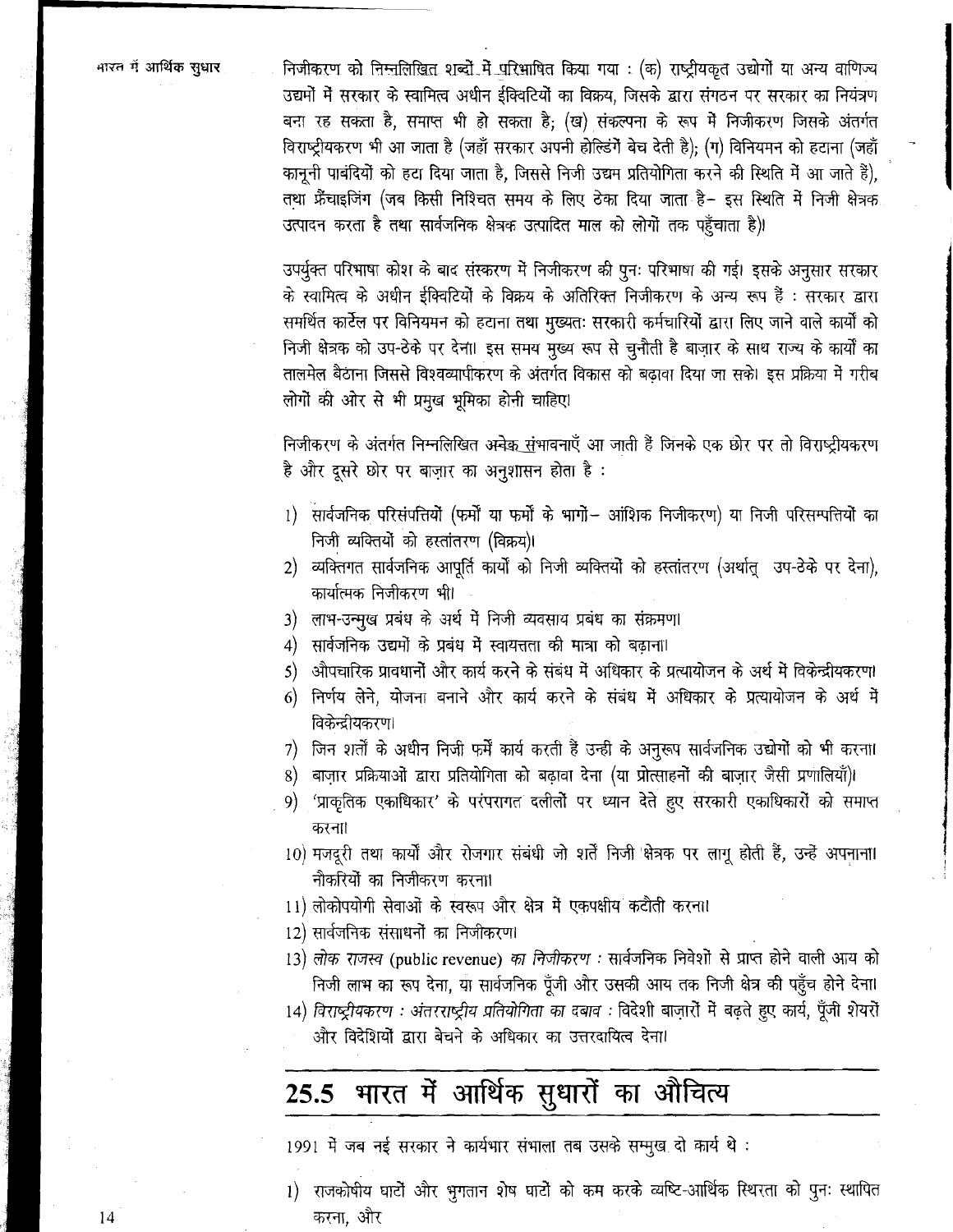2) आर्थिक सुधारों की प्रक्रिया को पूरा करना अर्थातू संरचनात्मक समायोजन जिसे पिछले दस वर्षों में क्रमिक रूप में और रुक-रुककर आंशिक आधार पर किया गया था।

 $\frac{1}{2}$ 

वर्तमान आर्थिक सुधारों के घोषित लक्ष्य एक क्रांतिकारी कदम है। इन सुधारों का लक्ष्य निम्नलिखित को प्राप्त करना था:

- राजकोषीय, मौद्रिक और विनिमय दर नीतियों द्वारा स्थायित्व और समष्टि आर्थिक संतुलन स्थापित  $\ddot{i}$ करना.
- ii) उदार व्यापार प्रणाली की स्थापना, जिससे अन्य विकासोन्मुख देशों के समान ही आयात-लाइसेंस और तटकर दरों की कठिनाइयाँ न हों,
- iii) ऐसी विनिमय दर प्रणाली जिसके अंतर्गत रुपये को परिवर्तनीय बना दिया जाए, कम से कम भुगतानों शेषों के चालू खाता लेन-देनों के लिए,
- iv) सही विनियमों के साथ प्रतियोगी वित्त प्रणाली
- v) अनेक नियंत्रणों से मुक्त उद्योग क्षेत्रक, और
- vi) स्वायत्त, प्रतियोगी और सुप्रवाही सार्वजनिक उद्यम क्षेत्रक।

निवेश, उत्पाद-मिश्रण, कीमत निर्धारण आदि के संबंध में निर्णय लेने की प्रक्रिया में अधिकार के अधि-संकेंद्रण के फलस्वरूप सार्वजनिक क्षेत्र के उद्यमों के पास पर्याप्त रूप में स्वायत्तता नहीं रही जिससे वे व्यवसाय के रूप में टिके रहें। दूसरी ओर चूँकि देशीय बाज़ार संरक्षित था अतः निजी उद्यमों के लिए आवश्यक नहीं था कि वे कार्य-कुशलता में सुधार लाएँ और अपने उत्पादों को बेहतर बनाएँ। नीति-निर्धारकों का मानना था कि अर्थव्यवस्था के उद्योग और विदेशी व्यापार क्षेत्रक पर कठोर नियंत्रण प्रणाली के होने के कारण ही पिछले 40 वर्षो से भारत में संवृद्धि की दर धीमी और अपर्याप्त रही। इसीके फलस्वरूप इस देश में आर्थिक सहायता और अकुशलता की अर्थव्यवस्था हो गई है। इसी पृष्ठभूमि में 1991 में नई आर्थिक नीति (NEP) की शुरुआत हुई, जिसका सबसे प्रमुख भाग नई उद्योग नीति (NIP) था। 1991 की नई उद्योग नीति भारत में व्यापक संरचनात्मक समायोजन (structural adjustment) कार्यक्रम का एक प्रमुख भाग था जिसकी शुरुआत इस घोषित उद्देश्य के साथ की गई कि 1951-1990 के बीच की अवधि में जिस योजनाबद्ध आर्थिक विकास की नीति को अपनाया गया था उसके स्थान पर एक ऐसी नीति अपनाई जाए कि अर्थव्यवस्था की कार्यप्रणाली में मूलभूत रूप से परिवर्तन आ जाए।

उदारीकरण आर्थिक नीति में परिवर्तनों की एक प्रक्रिया है जिसकी 1991 से विशेष रूप से शुरुआत घोषित राज्य नीति के रूप में की गई थी। इसकी अपनी आर्थिक, राजनैतिक और अंतरराष्ट्रीय मुद्रा कोष (IMF) और विश्व बैंक की ओर से आर्थिक सहायता से की गई। बाद में इसे एशियाई विकास बैंक (ADB) से भी आर्थिक सहायता मिली। इस सुधार पैकेज (जिसे आमतौर पर नई आर्थिक नीति कहा जाता है) के अंतर्गत समष्टि- आर्थिक स्थिरीकरण नीतियाँ और संरचनात्मक समायोजन नीतियों के क्षेत्र आ जाते हैं।

गल्फ युद्ध के बाद की अवधि में अर्थात् 1990-91 में भारत की भुगतान शेष के संबंध में स्थिति अत्यंत खराब हो गई थी। इसके साथ राजकोषीय घाटा बढ़ता जा रहा था, मुद्रा स्थिति की दर बढ़ रही थी तथा विदेशी मुद्रा रिज़र्व कम होता जा रहा था।

## 25.5.1 आर्थिक सुधारों के घटक

नीतियों में प्रमुख परिवर्तनों को आर्थिक सुधार या उदारीकरण कहा जाता है। संक्षेप में ये परिवर्तन निम्नलिखित होते हैं :

- 1) समष्टि आर्थिक स्थिरीकरण के उपाय, जिसके अंतर्गत आते हैं (क) भुगतान शेष संकटों की व्यवस्था, (ख) राजकोषीय घाटे का प्रबंध और (ग) मुद्रा नीतियों में सुधार।
- 2) क्षेत्रकों के संबंध में प्रमुख संरचनात्मक समायोजन सुधार, जिसके अंतर्गत निम्नलिखित आते हैं :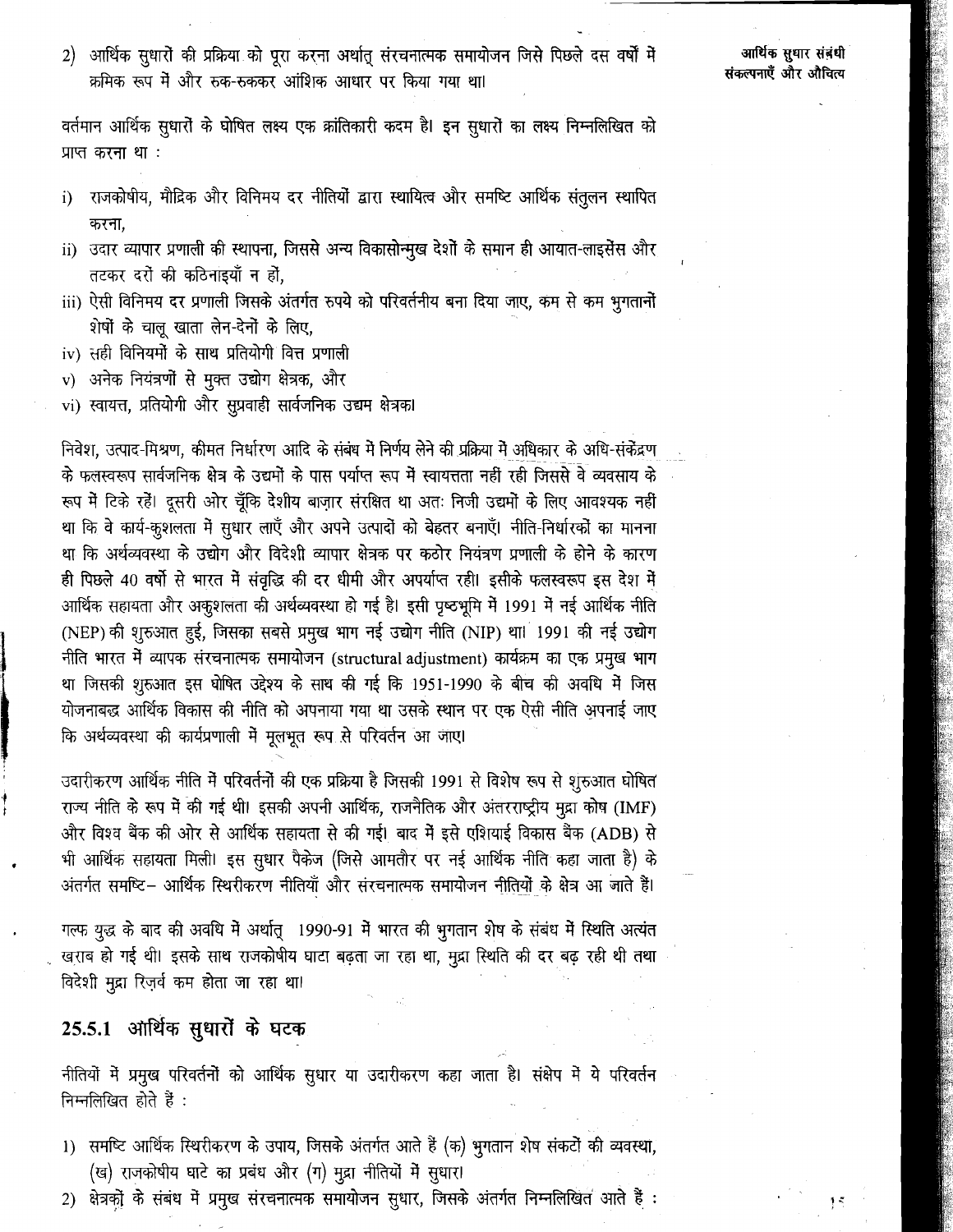(क) व्यापार नीति (और संबंधित नीति) में सुधार, (ख) उद्योग नीति में सुधार, (ग) सार्वजनिक क्षेत्रक के संबंध में नीति सुधार, (घ) प्रत्यक्ष विदेशी निवेश (NRIs) सहित, प्रौद्योगिकी और ईक्विटी सहभागिता को आकर्षित करने की नीतियाँ, (च) भारतीय रिज़र्व बैंक से निवेश के लिए शीघ्रता से अनुमोदन प्राप्त हो सके, इसके लिए प्रशासनिक सुधार, (छ) कर-ढाँचा में सुधार, (ज) पूँजीगत पदार्थों और उपभोक्ता पदार्थों के संबंध में टैरिफ सुधार, (झ) वित्तीय क्षेत्रक में सुधार तथा (छ) कृषि और उससे संबंधित क्षेत्रों में सुधार।

3) सामाजिक लागतों को बाँटने के उपायों का सुधार, जिसके अंतर्गत आते हैं (क) सार्वजनिक वितरण प्रणाली (PDS) में सुधार तथा (ख) राष्ट्रीय नवीकरण योग्य कोष (NRF) की स्थापना।

जुलाई 1991 की नई उद्योग नीति (NIP) के चलते कूछ मूलभूत नीति परिवर्तन किए गए, जैसे कि लाइसेंस प्रणाली को लगभग समाप्त कर देना, (MRTP) और (FERA) में निहित कठिनाइयों में कमी करना, सार्वजनिक क्षेत्रक के लिए सुरक्षित उद्योगों की संख्या को घटाना, विदेशी प्रौद्योगिकी समझौतों और 51% विदेशी ईक्विटी के लिए स्वतः स्वीकृति राज्य विद्यूत बोर्डों की नई भूमिका को स्पष्ट करना, आधारिक पूँजीगत पदार्थों का निर्बाध रूप से आयात, उपभोक्ता वस्तुओं के लिए टैरिफ में कमी, पिछड़े हुए क्षेत्रों के लिए परिवहन सहायता, राष्ट्रीय नवीकरण कोष, लघु आकार के उद्योगों पर नियंत्रण को हटाना तथा FDI, नई प्रौद्योगिकी और (NRI) निवेश को आकर्षित करने के लिए उदार नीति। इन अत्यंत उदार नीतियों का लक्ष्य था प्रतियोगी परिवेश का निर्माण करके भारत के उद्योगों की उत्पादिता और कार्य-कुशलता में वृद्धि करना।

#### बोध प्रश्न 3

1) निजीकरण से आप क्या समझते हैं?

2) निजीकरण क्या केवल विराष्ट्रीकरण को ही कहा जाता है? 3) उन परिस्थितियों के संबंध में संक्षेप में वितरण दीजिए जिनके अंतर्गत भारत में आर्थिक सुधार कार्यक्रम की शुरुआत की गई।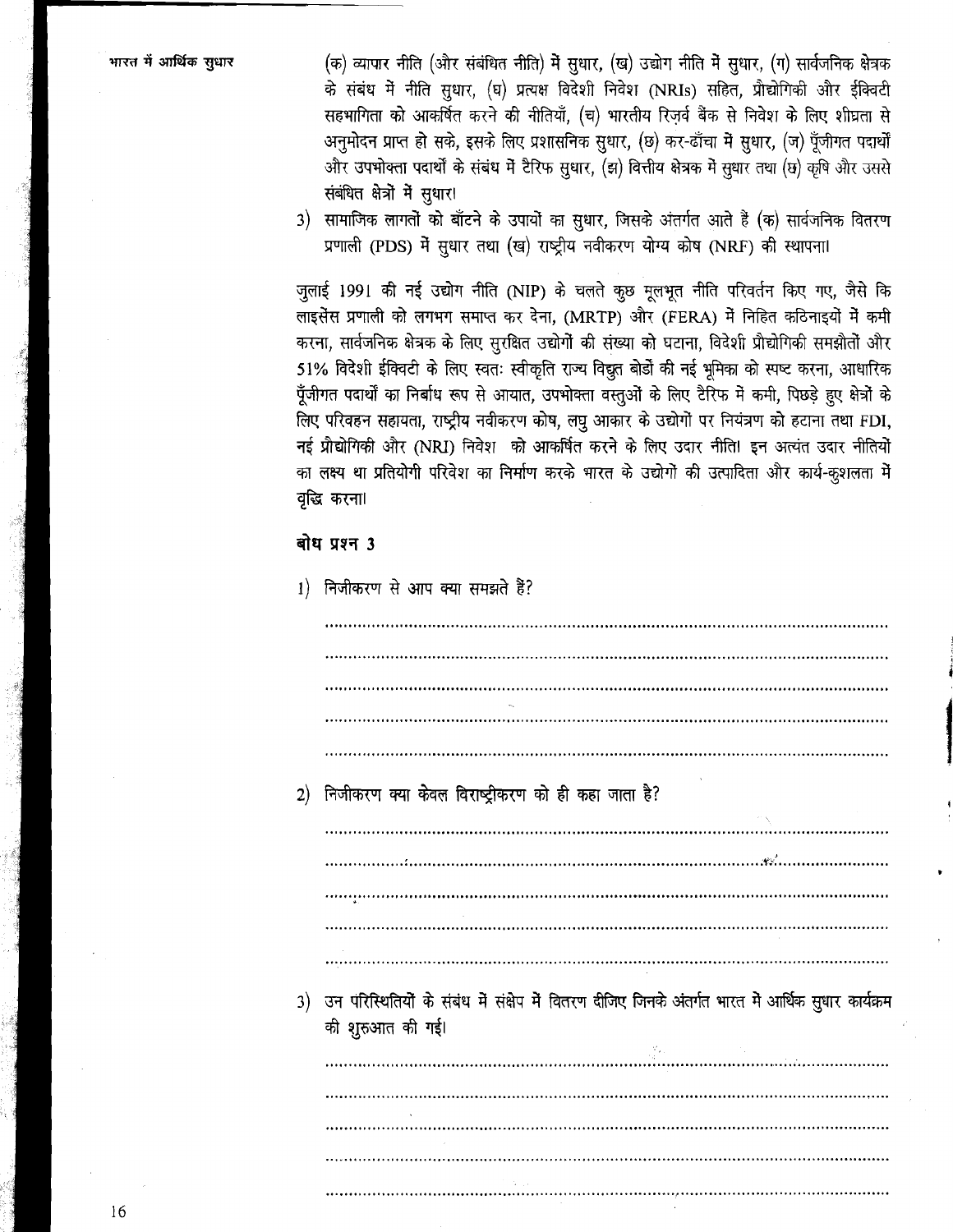4) भारत में आर्थिक सुधार कार्यक्रम के उद्देश्य क्या हैं?

## **25.6 सारांश**

जुलाई 1991 में भारत सरकार ने आर्थिक सुधार संबंधी बहुत पैमाने पर कार्यक्रम शुरू किया, जिसका उद्देश्य था भारतीय अर्थव्यवस्था को योजनाबद्ध ढाँचे से निकालकर बाज़ार उन्मुख व्यवस्था की ओर ले. जाना। इस संबंध में हमने इस इकाई में उदारीकरण, निजीकरण तथा विश्वव्यापीकरण संकल्पनाओं की व्याख्या की है। उदारीकरण आर्थिक नीति में परिवर्तन की प्रक्रिया है। विश्वव्यापीकरण का अर्थ है वस्तूओं, पूँजी, प्रौद्योगिकी और श्रम का गमनागमन होना। विश्वव्यापीकरण समस्त विश्व के अर्थ में, एक देश के अर्थ में, किसी विशेष उद्योग के अर्थ में, किसी कम्पनी के अर्थ में, किसी व्यवसाय शृंखला के अर्थ या किसी कम्पनी के अंतर्गत कार्य के अर्थ में हो सकता है। जहाँ तक भारत का संबंध है विश्वव्यापीकरण से संभावित लाभों को अधिकतम करने के संदर्भ में विश्वव्यापीकरण की नीतियों को पनः निर्धारित करने की आवश्यकता है। निजीकरण को हम दो अर्थों में ले सकते हैं। सीमित अर्थ में और व्यापक अर्थ में। सीमित अर्थ में इससे अभिप्राय होता है 'स्वामित्व को सरकार के हाथ में से लेकर निजी हाथ में देना'। व्यापक अर्थ में इससे अभिप्राय होता है प्रतियोगिता को प्रोत्साहन देना। अर्थातू बाज़ारीकरण या उदारीकरणं। इस स्थिति में माँग और पूर्ति किसी प्राधिकरण द्वारा निर्देशित या नियंत्रित नही होते बल्कि उन्हें मुक्त रूप से कार्य करने दिया जाता है।

| $25.7$ शब्दावली                     |                                                                                                                                     |
|-------------------------------------|-------------------------------------------------------------------------------------------------------------------------------------|
| उदारीकरण (Liberalisation)           | :   वह नीति जिसके द्वारा उद्योग पर लगाए गए विभिन्न प्रकार<br>के नियंत्रणों और प्रतिबंधों को हटाने का प्रयास किया जाता<br>है।        |
| संरक्षण (Protection)                | : वह नीति जिसके द्वारा तटकर और गैर-तटकर रोधों को<br>बढ़ाकर विदेशी प्रतियोगिता से देशीय उत्पादकों को संरक्षण<br>प्रदान किया जाता है। |
| विराष्ट्रीयकरण (Denationalisation): | किसी उत्पादन इकाई के स्वामित्व और उसकी पूँजी को<br>सरकार के हाथ से लेकर निजी उद्यम के हाथ में देना।                                 |
| विश्वव्यापीकरण (Globalisation)      | : वस्तुओं, सेवाओं और पूँजी के निर्बाध प्रवाह पर अवरोधों<br>को हटाना।                                                                |
| निजीकरण (Privatisation)             | :   निजी पूँजी और उद्यम की भूमिका को बढ़ाना।                                                                                        |

## 25.8 कुछ उपयोगी पुस्तकें

Gupta, Anand P. (1996): "Political Economy of Privatisation in India", Economic and Political Weekly, September 28.